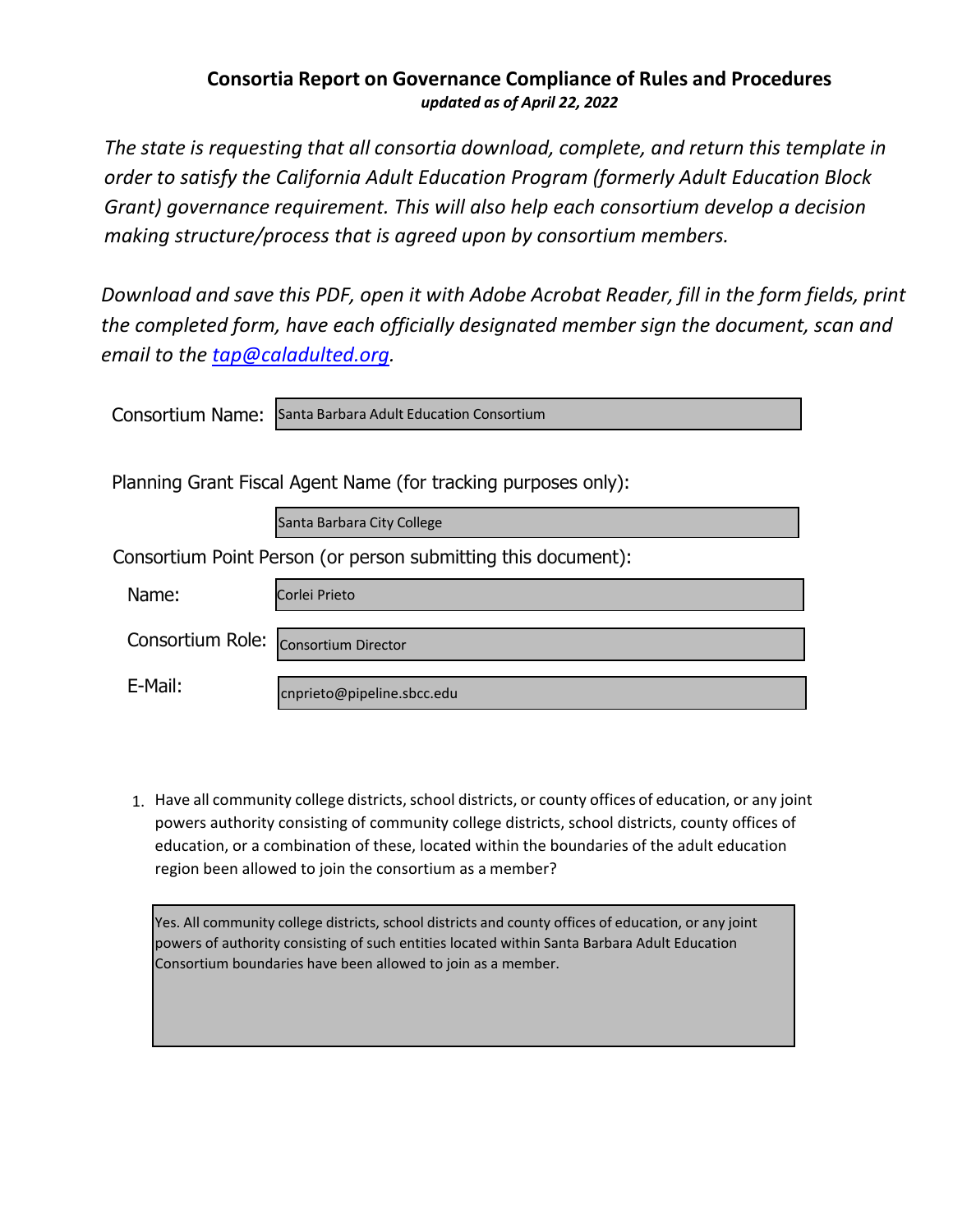2. Have all members committed to reporting any funds available to that member for the purposes of education and workforce services for adults and the uses of those funds? How will the available funds be reported and evaluated?

Yes, all members have committed to reporting funds. The members will submit to the Chair of the Consortium timely reports in accordance with the State Chancellor's Office reporting requirements. The expenditure of funds will be evaluated by the Consortium members to ensure alignment with the goals and outcome measures of the Consortium and the State.

3. How will you assure that each member of the consortium isrepresented only by an official designated by the governing board of the member?

All members are required to submit to their governing body an agenda item to allow the governing body to officially appoint the member as the representative of the body. The members will report to the Chair of the Consortium the Agenda item and the minutes from the board showing approval and official designation of the member as a representative to serve on the Consortium.

4. How will you assure that all members of the consortium shall participate in any decision made by the consortium?

All decisions are made at regular (or special) meetings of the Consortium. Consortium members are required to attend regular meetings and any special meetings called. A quorum is established with the majority of members in attendance. In the event a member cannot attend a meeting, that member may temporarily appoint an agent or representative from their organization with delegated authority. Such delegated authority must be in writing and signed by the member prior to the meeting.

- 5. What will be the relative voting power of each member?
	- e.g., 1 member = 1 vote
	- e.g., 1 institution = 1 vote (thus giving districts with multiple institutions multiple votes)
	- e.g., Other (eg, votes proportionate to adult students served)

Each member of the Consortium has one vote.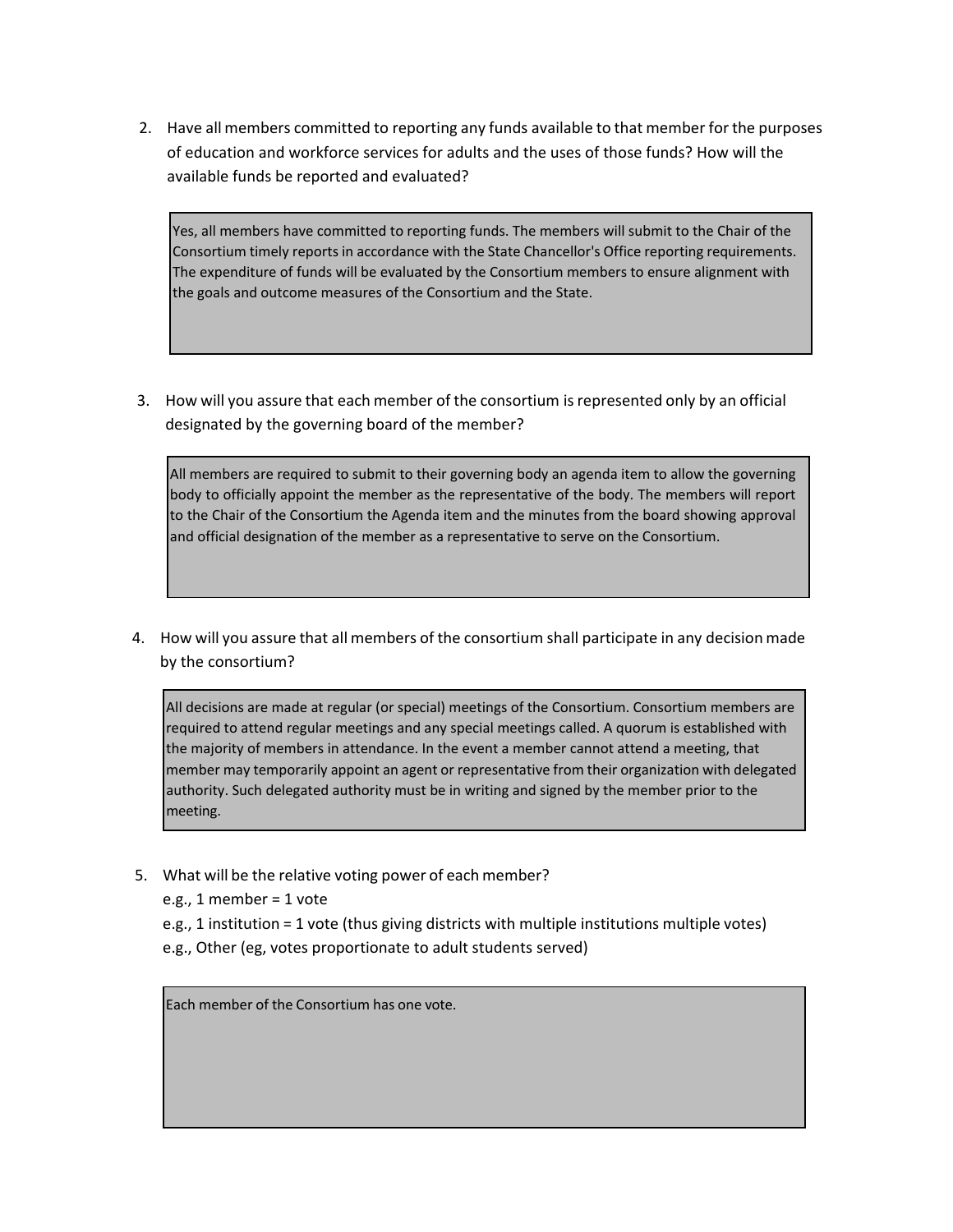6. How will decisions be approved? E.g.,by majority vote of 51%, or 50% +1 vote, or ⅔ of votes e.g. by consensus

Decisions are approved by majority of 51%.

7. How did you arrive at that decision-making model?

The members met and discussed governance, planning and decision-making, and unanimously agreed on the decision making model contained herein.

8. How will proposed decisions be considered in open, properly noticed public meeting of the consortium at which members of the public may comment?

The Consortium members unanimously agreed to comply with the provisions of the Ralph M. Brown Act.

9. Describe how will you provide the public with adequate notice of a proposed decision and consider any comments submitted by members of the public?

The Consortium has a web page devoted to its membership, meetings, reports, and activities. In accordance with the Ralph M. Brown Act, at least 72 hours prior to a regular meeting the Consortium will post the agenda on its web page and outside the meeting entrance containing a brief general description of each item to be discussed or transacted at the meeting, including items to be discussed in closed session. 24 hours' notice will be provided prior to any special meetings. Any member of the public may attend meetings and will be allowed to provide comment on any agenda item by submitting a completed speakers slip at the beginning of a meeting. Public comment will be limited to 3 minutes per individual.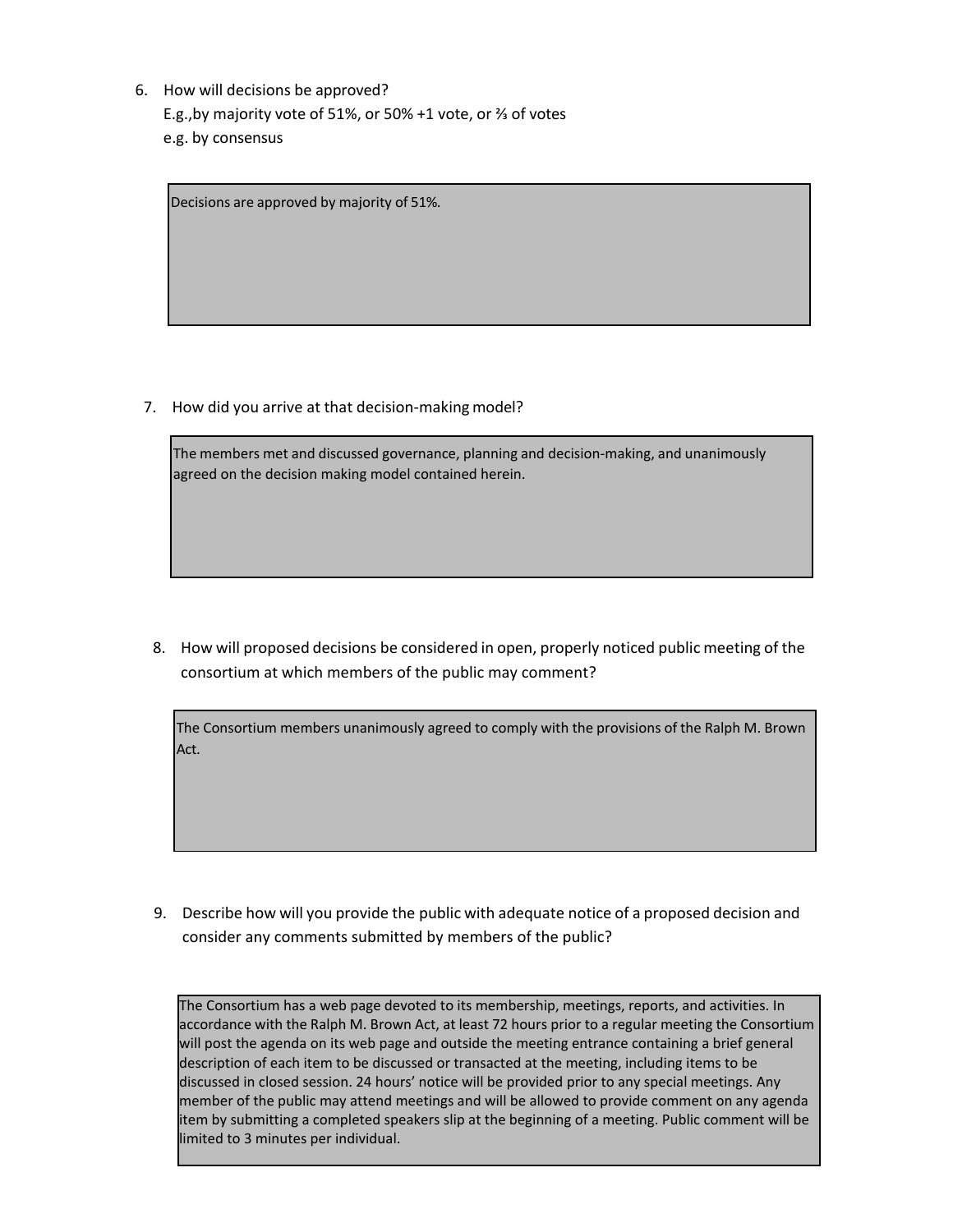10. Describe how comments submitted by members of the public will be distributed publicly.

Any public comments received in writing in advance of the meeting will be read aloud during the meeting.

11. Describe the process by which the consortium will solicit and consider comments and input regarding a proposed decision from other entities located in the adult education region that provide education and workforce services for adults. Such entities will include but not necessarily be limited to, local public agencies, departments, and offices, particularly those with responsibility for local public safety and social services; workforce investment boards; libraries; and community-based organizations.

The Consortium will solicit and consider comments and input regarding a proposed decision from other entities that provide education and workforce services for adults in the region by announcing its tentative decision in its regularly scheduled meetings and soliciting comment from these entities at the time of the meeting.

The Chair of the Consortium may limit comment time of each entity to 10 minutes or less in the interest of conducting a meeting in a timely manner. Members of the Consortium will consider comments and can make a final decision at the meeting, or defer a decision for further consideration.

12. How will you determine approval of a distribution schedule pursuant to Section84913?

Consortium members meet to discuss the distribution schedule and determine through deliberations the distribution schedule and ensure alignment to the program areas as defined in Section 84913.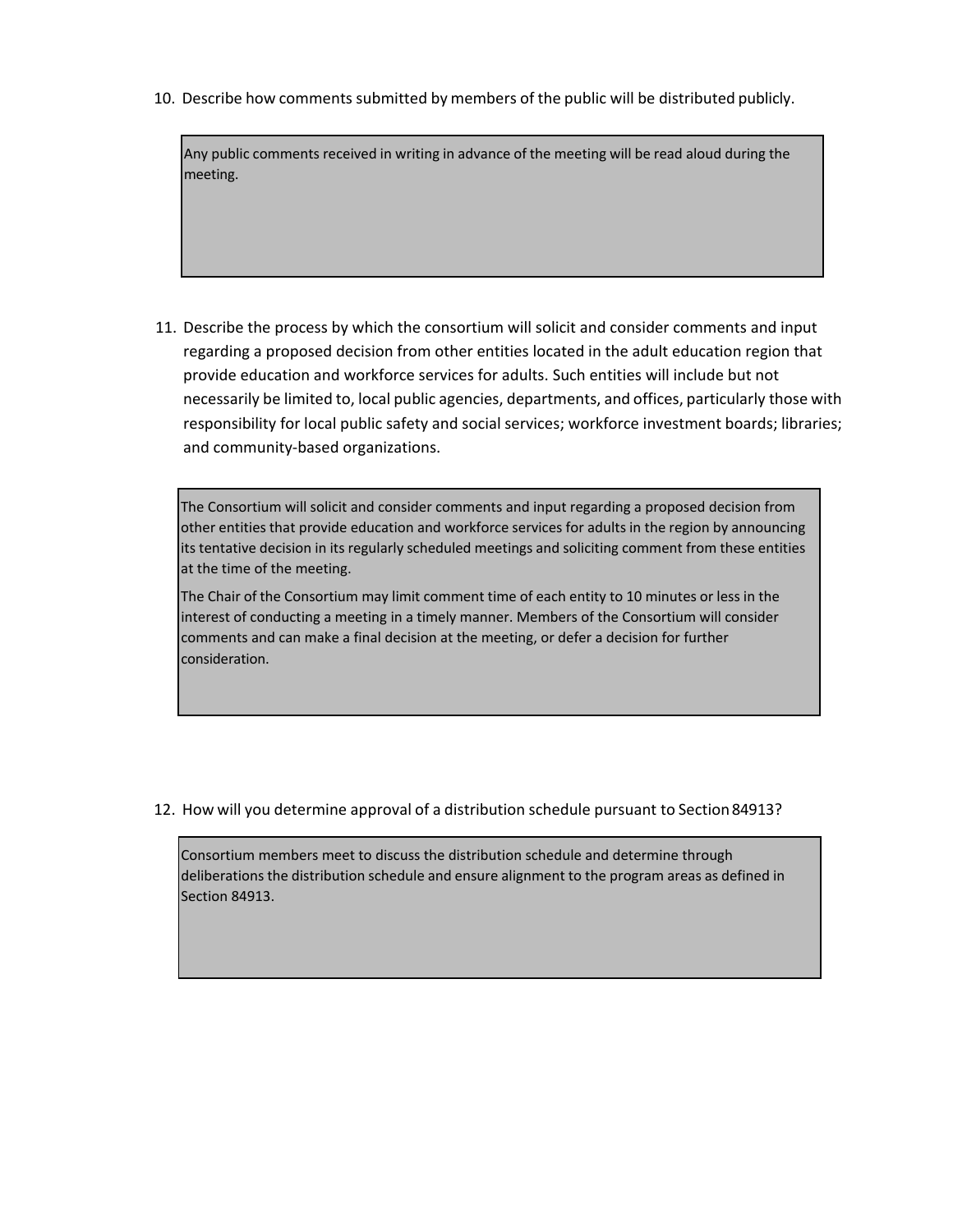13. Hasthe consortium A) designated a member to serve as the fund administrator to receive and distribute funds from the program or B) chosen to have a funds flow directly to the member districts based upon the approved distribution schedule?

The Consortium has chosen Santa Barbara City College as the fiscal agent to serve as fund administrator, to receive and distribute funds.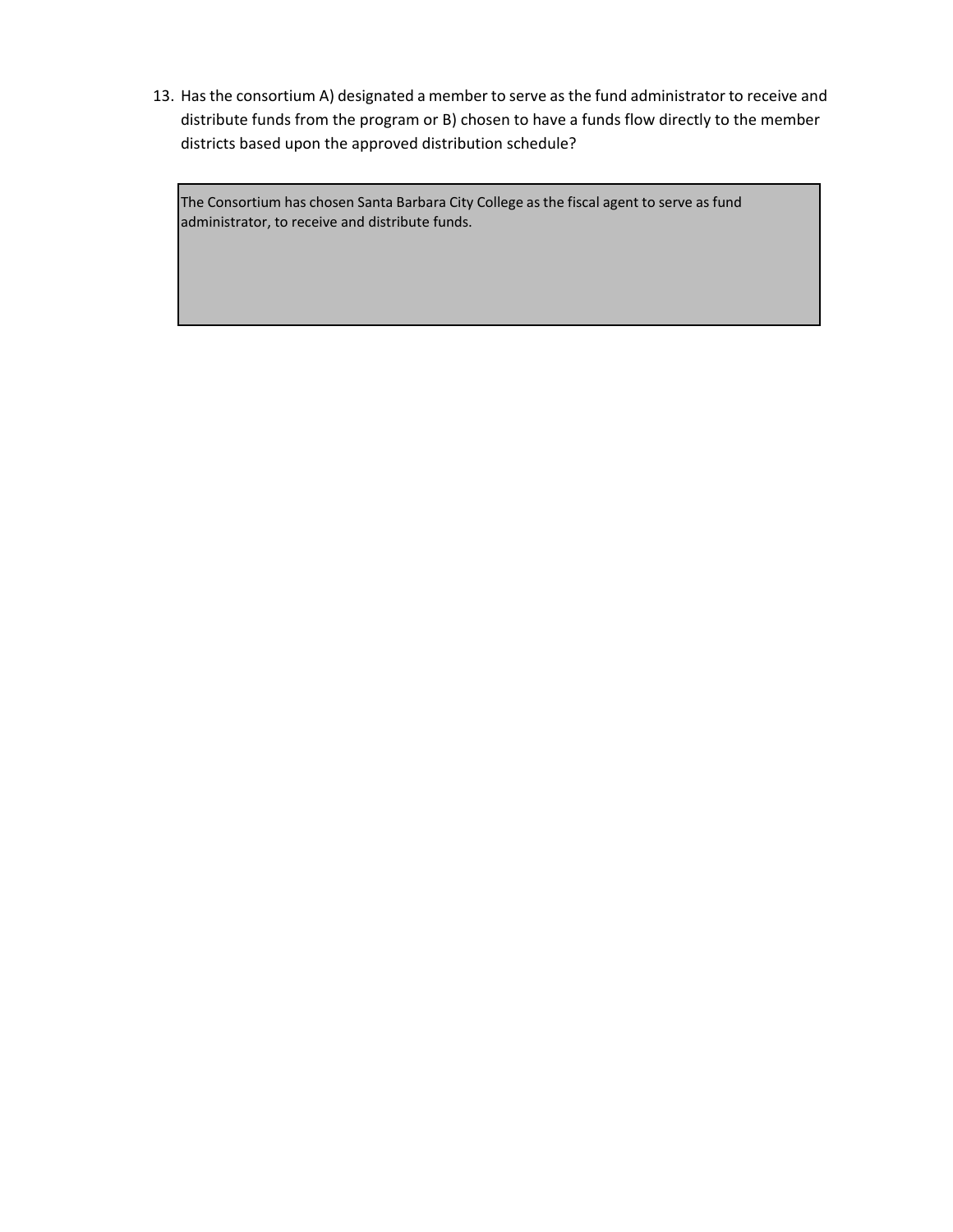14. How will members join, leave, or be dismissed from the consortium?

Mandatory members (those who shall join in accordance with legislature) will be allowed to join automatically. Mandatory members may not be dismissed from the Consortium. If a representative of a mandatory member needs to leave, the governing body of that member must officially designate a new representative. Permissive members (those who may join in accordance with legislature) are allowed to join by a majority vote of the members. If a permissive member decides to leave the Consortium, a letter of resignation, approved by their governing body, must be submitted giving the Consortium 60 days' notice. A permissive member may be dismissed for nonperformance or noncompliance by a majority vote of the members.

Name:

Corlei Prieto

Consortia Member:

E-mail:

cnprieto@pipeline.sbcc.edu

Date:

Yes, I am the officially designated member for the California Adult Education Program, Santa Barbara Adult Education Consortium.

Signature Box:

Santa Barbara City College: SB Adult Education Consortium Director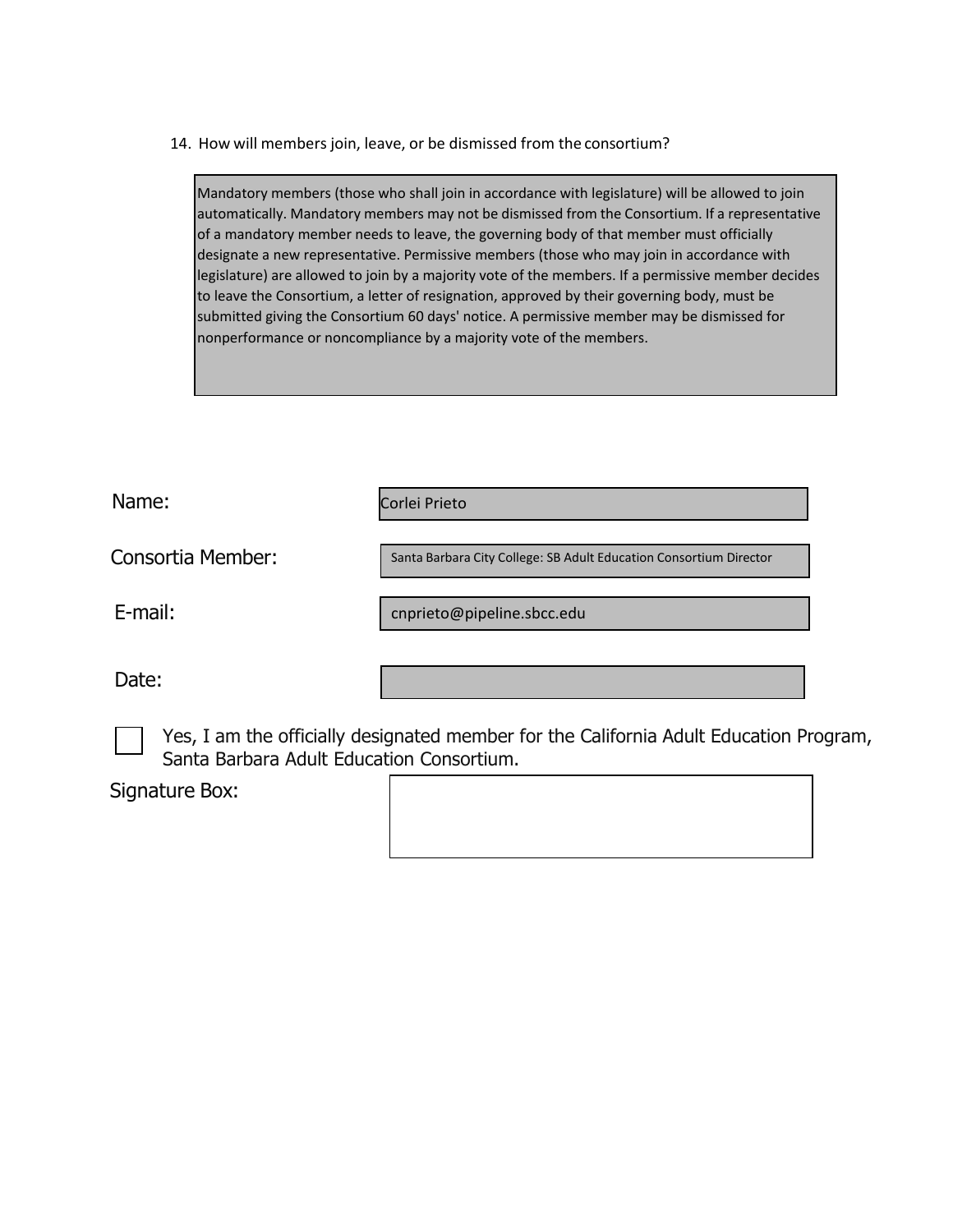Name:

Gerardo Cornejo

Consortia Member:

Carpinteria High School, Principal

E-mail:

[gcornejo@cusd.edu](mailto:gcornejo@cusd.edu)

Date:

Yes, I am the officially designated member for the California Adult Education Program, Santa Barbara Adult Education Consortium.

Signature Box:

Neolle Barthel

Consortia Member:

Santa Barbara County Education Office: Director, CTE

E-mail:

Name:

nbarthel@sbceo.org

Date:

Yes, I am the officially designated member for the California Adult Education Program, Santa Barbara Adult Education Consortium.

Signature Box: